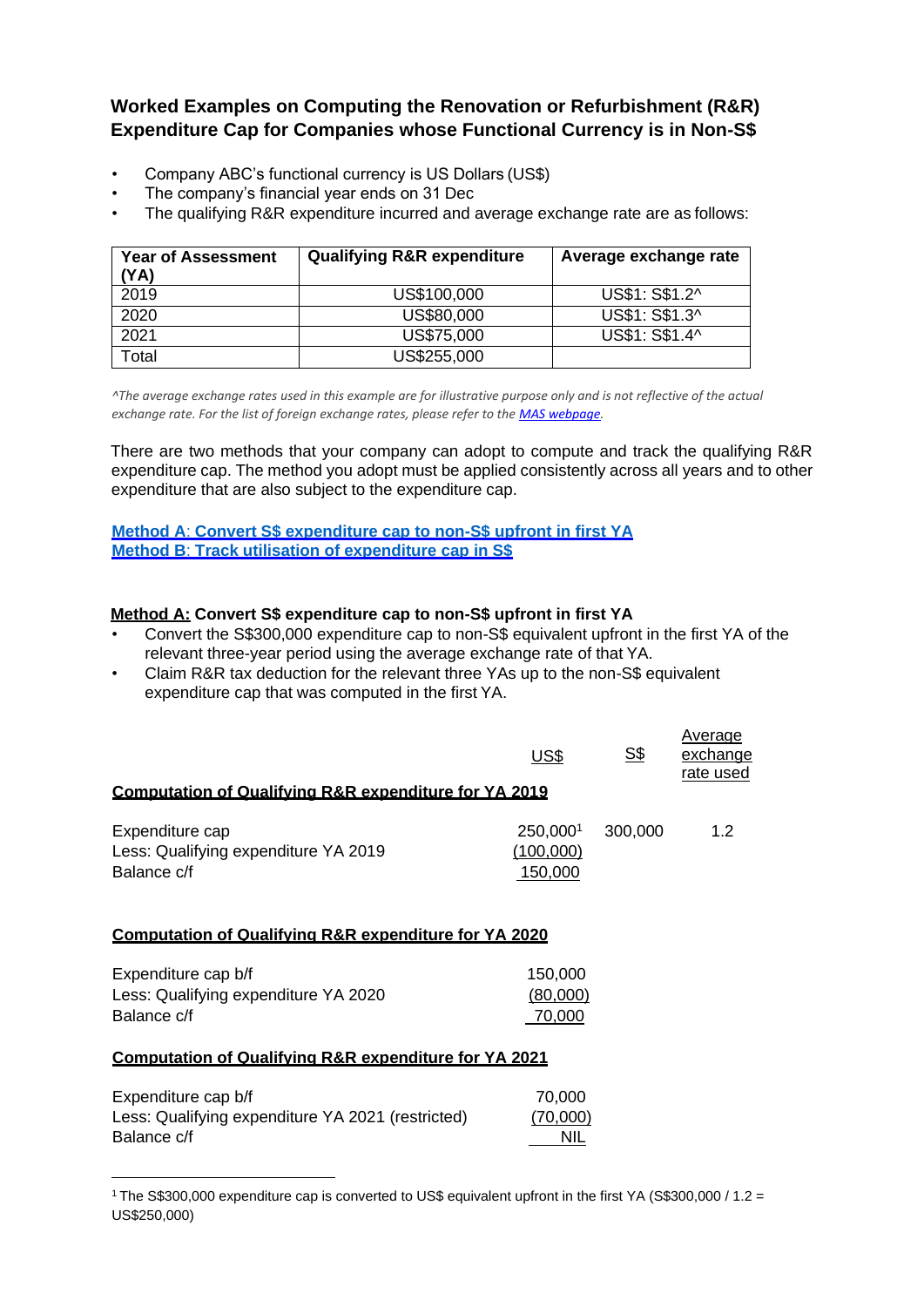# **Method B: Track utilisation of expenditure cap in S\$**

- Convert the yearly R&R expenditure in non-S\$ to S\$ at the average exchange rate of each YA.
- Track the utilisation of the expenditure cap in S\$ for the relevant three-year period.
- In the YA in which the remaining balance of the expenditure cap will be utilised, convert the balance in S\$ to non-S\$ using the average exchange rate for that YA.

| <b>Computation of Qualifying R&amp;R expenditure for YA 2019</b>                        | <u>US\$</u>   | <u>s\$</u>                          | Average<br>exchange<br>rate used |  |  |
|-----------------------------------------------------------------------------------------|---------------|-------------------------------------|----------------------------------|--|--|
| Expenditure cap<br>Less: Qualifying expenditure YA 2019<br>Balance c/f                  | (100,000)     | 300,000<br>$(120,000)^2$<br>180,000 | 1.2                              |  |  |
| <b>Computation of Qualifying R&amp;R expenditure for YA 2020</b>                        |               |                                     |                                  |  |  |
| Expenditure cap b/f<br>Less: Qualifying expenditure YA 2020<br>Balance c/f              | (80,000)      | 180,000<br>$(104,000)^2$<br>76,000  | 1.3                              |  |  |
| <b>Computation of Qualifying R&amp;R expenditure for YA 2021</b>                        |               |                                     |                                  |  |  |
| Expenditure cap b/f<br>Less: Qualifying expenditure YA 2021 (restricted)<br>Balance c/f | $(54, 286)^3$ | 76,000<br>$(76,000)^4$<br>NIL       | 1.4                              |  |  |

<sup>2</sup>Convert the qualifying R&R expenditure in US\$ to S\$.

<sup>3</sup>Convert the balance of the expenditure cap of S\$76,000 to US\$ using the average exchange rate for YA 2021 [S\$76,000 / 1.4 = US\$54,286].

<sup>4</sup> The qualifying expenditure in S\$ for the third YA (YA 2021) is restricted to the available balance of the expenditure cap that is tracked in S\$.